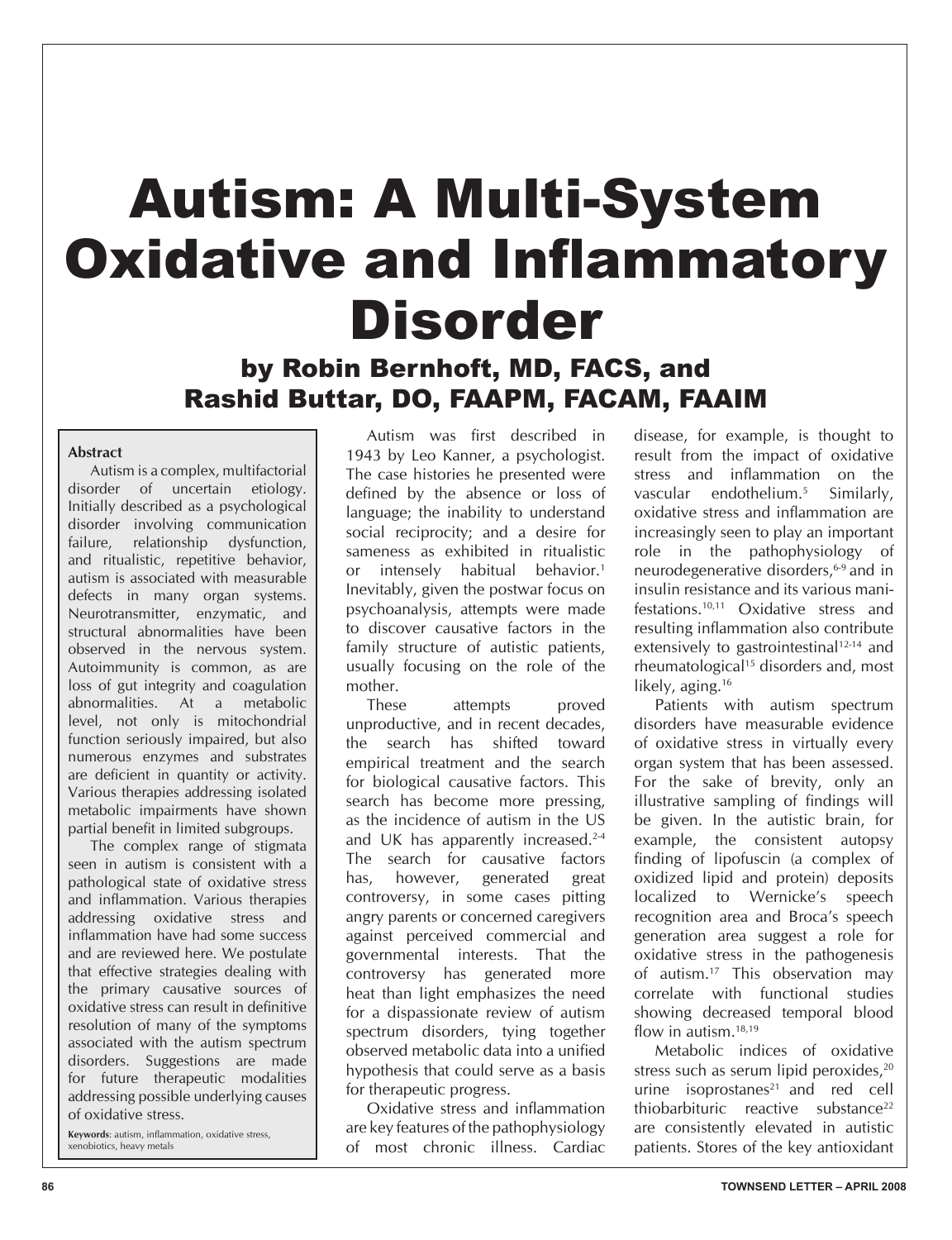glutathione are markedly reduced in autism.23 Glutathione deficiency may result from overuse, depletion, or dietary deficiency of amino acid precursors, or may be the product of a deficiency in sulfation capacity – an almost universal finding in autism.<sup>24</sup>

Since glutathione is so central to intracellular redox balance, glutathione deficiency in itself tends toward allowing oxidative stress to persist, thereby predisposing sensitive cells to apoptosis (a catastrophic process in post-mitotic tissues like the brain). But glutathione is not the only antioxidant deficiency. Red cell and plasma glutathione peroxidase, which catalyzes the reaction from hydrogen peroxide to water, is deficient in most autistic patients, as is red cell and platelet superoxide dismutase, which reduces superoxide to hydrogen peroxide.25 These deficiencies further diminish the body's capacity for neutralizing reactive oxygen species. In autism, these deficiencies are aggravated by relatively lower levels of various antioxidant cofactors such as vitamins A, C, and E, magnesium, selenium, and  $zinc<sub>1</sub><sup>26</sup>$  and vitamin B6.27

The presence of oxidative stress is further documented by increased concentrations of nitric oxide in autism (measured as the total of nitrite and nitrate)<sup>28</sup> and by increased concentrations of red cell xanthine oxidase.29 Indeed, generalized mitochondrial dysfunction seems to be a consistent feature of autism.<sup>30</sup> Mitochondrial dysfunction would be expected to generate oxidative stress, which in turn will generate an inflammatory response and clinical symptoms in sensitive organs. As evidence of this process, circulating cytokines are increased in autism.31 Cytokines are both a result of oxidative stress and producers of additional reactive oxygen species. The interaction between oxidative stress and inflammation produces a self-reinforcing cycle, and immune abnormalities appear to play an important role in the pathogenesis of autism.32,33

Oxidative stress has a serious impact on the brain, as would be predicted in an organ chiefly composed of lipids, with high energy requirements, considerable sensitivity to excitotoxins, and no meaningful ability to replace cells destroyed by apoptosis.34 Nitric oxide has been shown to damage the blood brain barrier<sup>35</sup> and to cause or correlate with demvelination.<sup>36</sup> Autoantibodies to myelin basic protein are present in autism.37 Nitric oxide also damages cholinergic receptors, and these are less active in the cerebral cortex of autistic patients,<sup>38</sup> as are gammaaminobutyric acid (GABA) receptors. Similarly, the concentration of glutamic acid decarboxylase (GAD), which converts the excitotoxin glutamate to GABA, has been found to be decreased in numerous studies.<sup>39</sup> Diminished GABA activity will lessen resistance to apoptosis of neurons exposed to glutamate under oxidative stress conditions, and, indeed, the plasma concentration of glutamate is increased in autism.40 Apoptosis may explain the diminished number of neurons found in the cortex, brainstem, and cerebellum of autistic patients at autopsy.41

Oxidative stress also has a serious impact on the gut, which could easily be considered a second sentinel organ in autism. Majorities of autistic patients in most series suffer from significant GI complaints, with a loose correlation between severity of autistic regression and severity of GI symptoms.<sup>42</sup> The gut is highly sensitive to oxidative injury.<sup>43</sup> Excessive nitric oxide degrades mucin,<sup>44</sup> increases intestinal permeability, relaxes the esophageal sphincter,<sup>45</sup> and mediates slow-transit constipation,<sup>46</sup> all of which are issues in autism. Increased intestinal permeability is associated in autism with absorption of opioidlike polypeptides from the partial digestion of casein and gliadin; these are thought to have an adverse impact on alertness and general behavior.47

Clinical therapies addressing individual biochemical abnormalities have had some success. Many investigators have reported behavioral improvements with avoidance of dietary gluten and casein, presumably by lowering exposure to exorphins.<sup>48</sup> A cholinesterase antagonist has had a positive impact on behavior in some patients, $49$  perhaps by partially compensating for the damage to cholinergic receptors described above. High-dose combined vitamin B6 and magnesium (Mg) therapy has been found effective in a doubleblind trial;<sup>50</sup> neither was effective individually. This combination may improve cholinergic status via B6 dependent kinase, which has a positive influence on GABA and muscarinic receptors and requires both B6 and Mg for function. Both B6 and Mg levels are generally low in autistic children. Magnesium is also involved in mitochondrial energy production as a cofactor for NADPH and ATP production. Vitamin B6, in turn, is required for glutathione peroxidase and reductase activity and for the synthesis of mitochondrial Complexes I, II, and III, heme for Complex IV and Coenzyme Q10, with its vital role in electron transport.51,52 The combination of Mg and B6 may therefore improve clinical status by augmenting mitochondrial function, thereby diminishing oxidative stress.

Vitamin C in a double-blind university trial at eight grams per seventy kilograms body weight was found to have a significantly positive impact on several measured autistic behaviors.53 Whether this effect was due to vitamin C's antioxidant power, its ability to protect against the damage caused by nitric oxide and peroxynitrite, its ability to protect neurons against glutamate toxicity, or some combination thereof was not clear.54

Zinc picolinate in high doses (2-3 mg per kg body weight) has been found to improve behavior in autistic patients.55 Whether this results from simple repletion of zinc deficiency – common in autism – or from zinc's ability to antagonize excessive copper – also common in autism – is not clear. Zinc is necessary

➤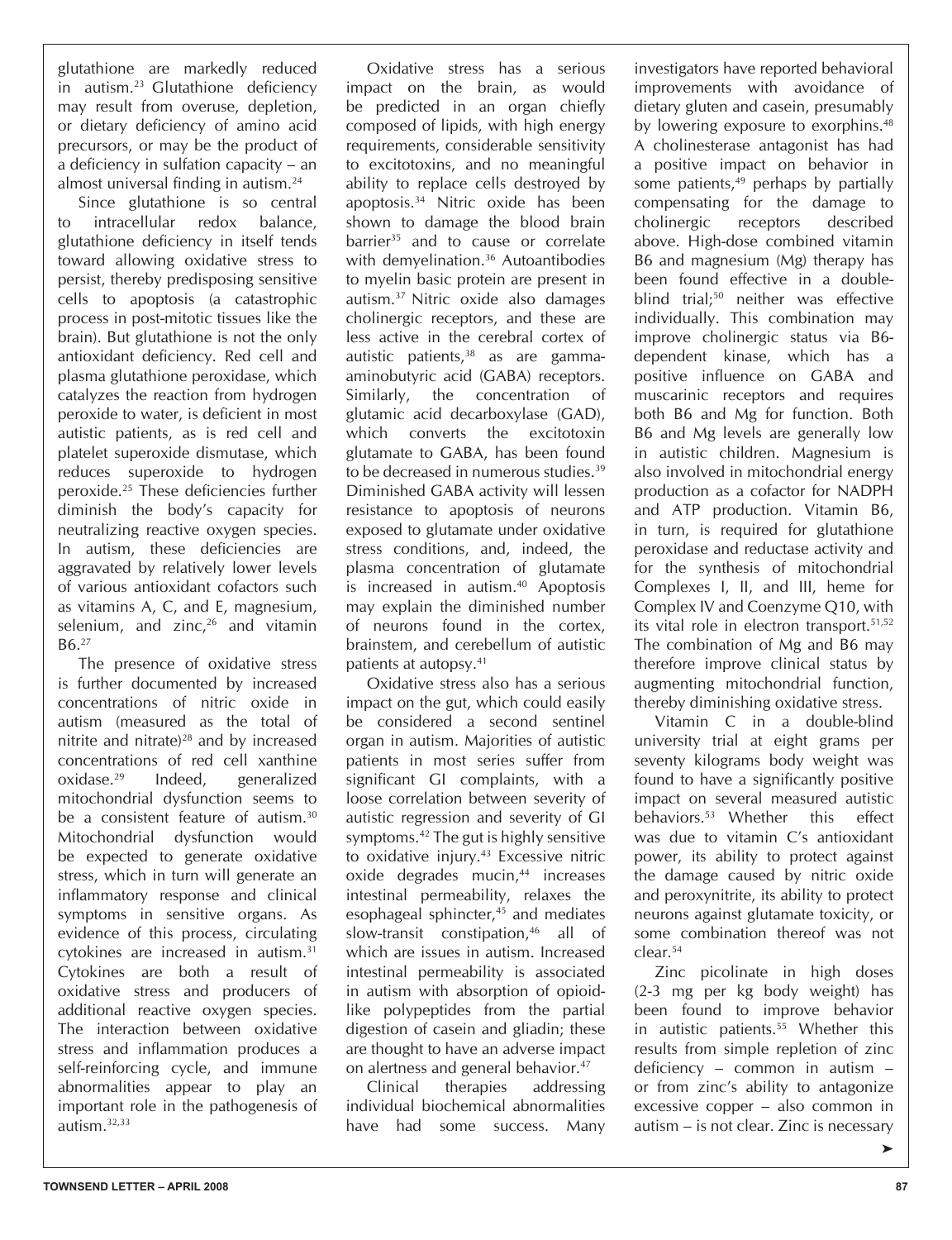## **Autism**

➤

for the synthesis of metallothionine, which binds, transports, and regulates heavy metals. Zinc is a competitive inhibitor of glutamate, protects sulfhydryl groups against oxidative damage, competes with manganese (which is believed by some to play a role in neurodegeneration), and has numerous other antioxidant effects.

Selenium is low in autistic patients and is part of many autism protocols. It has the theoretical value of being a necessary cofactor for glutathione peroxidase. It has not been the subject of a controlled trial.

Various vitamins and amino acids have been reported to improve behavior in autistic patients, including B12, thiamine, and folinic acid.<sup>56,57</sup> Each of these is involved in oxidative phosphorylation, presumably improving mitochondrial function and lessening oxidative stress. Similarly, amino acid precursors of glutathione58 have had a positive effect, also probably because of glutathione's ability to lessen oxidative stress.

Polyunsaturated fatty acids have also been found to be beneficial in treating autism.59 Since membrane levels of essential fatty acids are commonly depleted in autism, perhaps by oxidation, repletion may restore healthier membrane and receptor function.

Each of these modalities has produced some benefit, chiefly by ameliorating one or more of the results of oxidative stress. None has satisfactorily addressed causation. Oxidative stress is a symptom, not a cause. Search for etiology has suggested a substantial genetic component in the pathophysiology of autism. The monozygotic twin of an autistic patient has a 50% risk of also being autistic.<sup>60</sup> Nonmonozygotic siblings of autistic children have a greatly increased risk of autism.61 On first glance, this would seem to suggest that one or more chromosomal defects in genes relating to neural development might be primary factors in the development of autism. However, since the risk for monozygotic twins is 50%, not 100%, and since none of the various genetic abnormalities thus far detected occurs in more than three percent of autistic patients,<sup>62</sup> it would seem more likely that the heritable component exists at the level of genes coding for factors affecting overall gene expression and not necessarily in genes specifically responsible for neurodevelopment.

We propose that heritable defects in detoxification pathways might be the controlling factors in development of autism. As we have observed above, deficiencies in sulfation ability or in glutathione concentration are common in autism. Sulfation and glutathione deficiencies adversely affect two major Phase Two detoxification pathways. These deficiencies would allow the accumulation of toxic environmental chemicals and heavy metals, which could, in sufficient concentration or if introduced early enough during critical neurodevelopmental periods, be capable of influencing the expression of genes controlling neurological development. We have coined the term "non-excretor" to describe this type of patient, who is apparently unable to excrete various toxic chemicals and heavy metals, presumably because of demonstrably impaired or compromised detoxification pathways.<sup>63</sup>

Similarly, persons who are homozygous for apolipoprotein E4, which has no sulfhydryl group, might have a lesser capacity for eliminating xenobiotics dependent on binding to sulfhydryl groups, such as heavy metals and some xenobiotic chemicals. This might explain the high incidence of ApoE4 genotypes in autism and Alzheimer's disease.<sup>64</sup>

Damage to the expression of genes controlling neurological development could occur either through direct toxicity of accumulated xenobiotics and metals, or through initiation by these substances of chronic oxidative stress, from which would ensue phenotypic damage and clinical symptoms. There is evidence for such a process occurring *in utero*,

leading to autism.<sup>65</sup> Analogous injury could occur during early childhood, while the brain is still developing. Substances routinely used during the early developmental years that may cause severe neurodevelopmental deficits including, but not limited to, autism spectrum disorder, have been described in the literature and detailed in the material safety data sheets of these substances<sup>66</sup> as well as referenced in reports by the Environmental Protection Agency<sup>67</sup> and the Environmental Working Group.68-70

What environmental factors might be causative? The two leading suspects would seem to be neurotoxic chemicals and heavy metals, probably in some synergistic combination. The Second National Report on Human Exposure to Environmental Chemicals  $(NHANES)<sup>71</sup>$  paints a grim picture of maternal and fetal exposures to multiple chemicals and metals. A small study by Edelson and Cantor found 100% of autistic probands had deficient liver detoxification ability, as assessed by the usual excretory tests, and 90% had high levels of many neurotoxic chemicals.72 In Edelson's earlier study, $73$  all the probands also had evidence of unusually high levels of heavy metals.

Lead and mercury are known neurotoxins and known initiators of oxidative stress<sup>74,75</sup> and other clinical disorders.76-80 Cadmium, arsenic, and less common heavy metals may also play a role, perhaps through synergistic augmentation of the toxicity of lead and/or mercury.81,82 Synergy between metals and neurotoxic chemicals is probably also present, but has not been systematically measured.

Mercury has been suspected for some time to play a role in autism, in part because of the inclusion of thimerosal in several vaccines, in part because the apparent increase in autism rates paralleled the increase in mercury-containing immunizations. While this association was not found persuasive by the Institute of Medicine (IOM) in 2001, the IOM nonetheless agreed to the 1999 request by the Public Health Service and American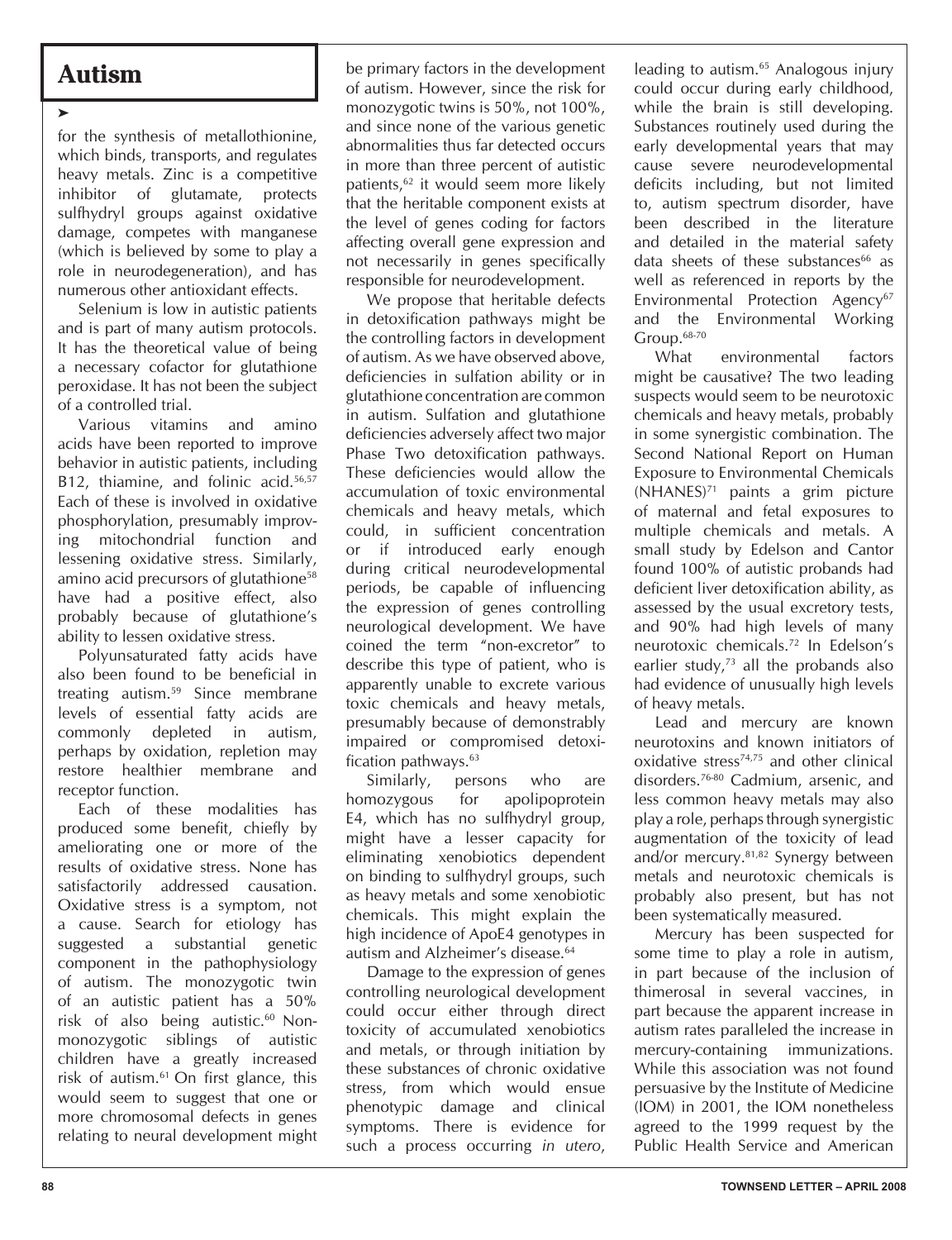Academy of Pediatrics to remove thimerosal from vaccines, $83$  and with some exceptions, this appears to have been accomplished on a limited basis.

Bernard's extensive review<sup>84</sup> outlines in exquisite detail the immense overlap between described symptoms and findings in mercury poisoning and in autism. If one were to draw Venn diagrams of the two conditions, they would be almost perfectly superimposed, according to Bernard's data. Mercury is not only capable of producing clinical results closely approximating autism, it is also well-known as a powerful initiator of oxidative stress.85

Future therapy directed at eliminating causative factors of autism will have to address neurotoxic chemicals and heavy metals. Reduction of total body load of both groups of xenobiotics will most likely diminish oxidative stress and may create conditions under which healing and reversal of symptoms might occur.

We have an ongoing series of approximately 450 autistic patients, each of whom is being treated with the full range of nutritional and biomedical modalities referred to above – also with transdermal DMPS and, for the removal of mercury and other heavy metals, by chelation. Individuals with lead are also treated with EDTA. Thus far, out of approximately 450 probands, approximately 15% have had total remission of symptoms. The remainder show various levels of recovery. Some of these patients only underwent treatment for a limited time period and showed minimal response, compared to those who sustained the entire treatment course, which varies depending on biological individuality and level of toxicity.

In our series, patients were monitored for RBC, urine, fecal, and hair levels of toxic and essential minerals. On initial DMPS challenge, elevated levels of arsenic were observed in the urine of 100% of a subgroup studied in detail. Abnormal levels of cadmium, nickel, and tin were recovered from 86%

and mercury in only 57%, on initial challenge. However, on further treatment and subsequent challenges, excreted mercury levels tended to increase over time, while the other toxic metals, including aluminum, decreased. Clinical improvement continued over time and correlated with overall lowering of total body burden of heavy metals, primarily mercury.

The benefits of lowering total body burden of heavy metals are wellestablished in the literature.<sup>86,87</sup> Our experience with this series of welldocumented autism spectrum patients so far includes approximately 15% who have completely resolved their symptoms and another more than 50% who have made rapid progress since the start of this treatment regimen.

We infer from this initial experience with treatment of autistic spectrum patients that reducing the body burden of one likely cause of oxidative stress – heavy metals – greatly adds to the benefits observed from merely treating the symptoms of oxidative stress. We will fully report our ongoing experience in the near future.

#### **Acknowledgements**

This paper was funded entirely by the authors, who wrote the paper jointly. Dr. Buttar has an interest in a specific form of transdermal DMPS and had a significant role in the development of this particular form of DMPS. There is a patent pending on this specific form of DMPS that is partially held by Dr. Buttar, but, to date, no income has been derived from this patent-pending status.

Robin Bernhoft, MD, FACS, is Medical Director at A Center for Advanced Medicine, Ojai, California, and a Clinical Instructor in Surgery, University of Washington School of Medicine, Seattle, Washington

Rashid Buttar, DO, FAAPM, FACAM, FAAIM is Medical Director, Center for Advanced Medicine and Clinical Research, Cornelius, North Carolina, and an Adjunct Assistant Professor in Nutrition, North Carolina State University, Raleigh, North Carolina.

## **Autism**

#### **Corresponding Author**

Robin Bernhoft, MD, FACS Suite A, 1200 Maricopa Highway Ojai, California 93023 805-640-0180; Fax 805-640-0181 drb@drbernhoft.com

### **Notes**<br>1. Kann

- Kanner L. Autistic disturbances of affective contact. *Nervous Child*. 1943: 2: 217-250.
- 2. Bertrand J, Mars A, Boyle C, et al: Prevalence of autism in a United States population: The Brick Township, New Jersey, investigation. *Pediatrics.*  $2001 \cdot 108 \cdot 1155 - 61$
- 3. Yeargin-Allsopp M, Rice C, Karapurkar T, et al. Prevalence of autism in a US metropolitan area. *JAMA*. 2003; 289:49-55.
- 4. Webb E, Morey J, Thompsen W, et al. Prevalence of autistic spectrum disorder in children attending mainstream schools in a Welsh education authority. *Dev Med Child Neurol.* 2003; 45:377-84.
- 5. Libby P. Inflammation: a common pathway in cardiovascular diseases. *Dialogues in Cardiovascular Medicine.* 2003; 8(2):59-73.
- 6. Ross MA. Could oxidative stress be a factor in neurodevelopmental disorders? *Prostaglandins Leukot Esset Fatty Acids*. 2000. 63:61-63.
- 7. Steward VC, Heales SJ. Nitric oxide-induced mitochondrial dysfunction: implications for neurodegeneration. *Free Radic Biol Med*. 2003; 34(3):287-303.
- 8. Sarnat HB, Marin-Garcia J. Pathology of mitochondrial encephalomyopathies. *Can J Neurol Sci*. 2005; 32(2): 152-66.
- 9. Shigenaga MK, Hagen TM, Ames BN. Oxidative damage and mitochondrial decay in aging. *Proc Nattl Acad Sci*. 1994; 91(23):10771-78.
- 10. Creager MA, Luscher TF, Cosentino F, et al. Diabetes and vascular disease: pathophysiology, clinical consequences, and medical therapy, part I. *Circulation*. 2003; 108:1527-32.
- 11. Xu H, Barnes GT, Yang Q, et al. Chronic inflammation in fat plays a crucial role in the development of obesity-related insulin resistance. *J Clin Invest*. 2003; 112:1821-30.
- 12. Fink JP. Intestinal epithelial hyperpermeability: update on the pathogenesis of gut mucosal barrier dysfunction in critical illness. *Curr Opin Crit Care*. 2003; 9(2):143-51.
- 13. De G;iorgio R, Guerrini S, Barbara G, et al. Inflammatory neuropathies of the enteric nervous system. *Gastroenterology*. 2004; 126(7): 1872-83.
- 14. D'Eufemia P, Celli M, Finocchiaro R, et al. Abnormal intestinal permeability in children with autism. *Acta Paediatr*. 1996:85:1076-79.
- 15. Rooney PJ, Jenkins RT, Buchanan WW. A short review of the relationship between intestinal permeability and inflammatory joint disease. *Clin Exp Rheumatol*. 1990; 8(1): 75-83.
- 16. Franceschi C, Ottaviani E. Stress, inflammation and natural immunity in the aging process: a new theory. *Aging* (Milano). 1997; 9(4 Suppl):30-31.
- 17. Lopez-Hurtado E, Prieto JJ. Immunocytochemical analysis of interneurons in the cerebral cortex of autistic patients. International Meeting for Autism Research. Sacramento, California. May 7-8, 2004:153.
- 18. Zilbovicius M, Boddaert N, Belin P, et al. Temporal lobe dysfunction in childhood autism: a PET study. *Am J Psychiatry*. 2000; 157:1988-1993.
- 19. Ohnishi T, Matsuda H, Hashimoto T, et al. Abnormal regional cerebral blood flow in childhood autism. *Brain.* 2000; 123:1838-1844.